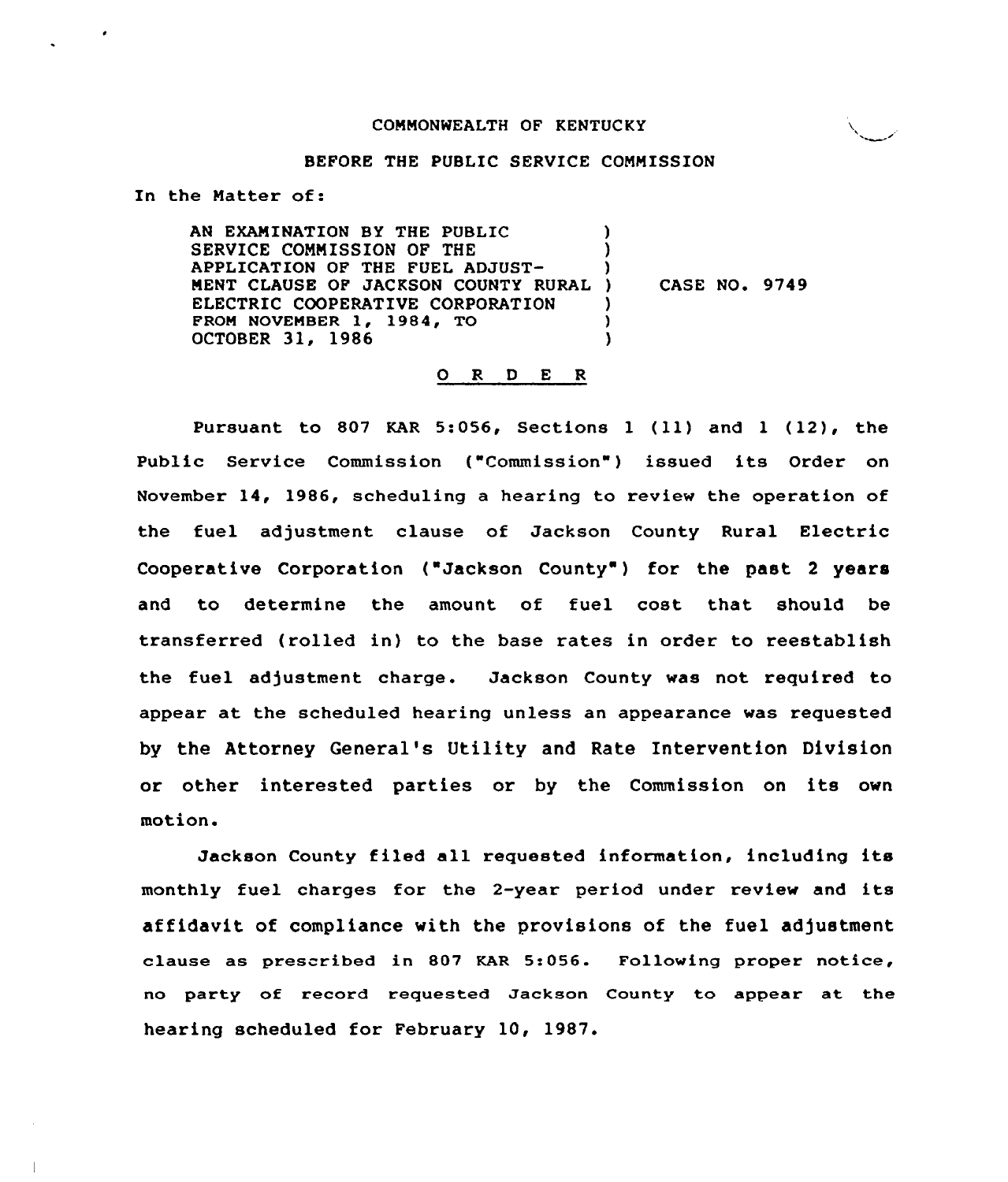The Commission approved <sup>a</sup> transfer (roll-in) of (1.46) mills per KWH to the base rates of Jackson County's wholesale supplier, East Kentucky Power Cooperative, Inc., ("East Kentucky" ) in Case No. 9731. Approval of East Kentucky's proposal requires that Jackson County also be authorized to roll-in those same fuel costs to its base rates.

The Commission, having considered the evidence of record and being advised, finds thats

l. Jackson County has complied in all material respects with the provisions of 807 KAR 5:056.

2. Jackson County's wholesale supplier has been authorized to transfer (roll-in) to its base rates fuel costs of (1.46) mills per KWH in Case No. 9731.

3. Jackson County should be authorized to decrease the rates charged its customers by 1.60 mills per KWH in order to transfer fuel costs rolled-in by East Kentucky from the fuel adjustment clause to the base rates pursuant to the Commission's Order in Case No. 9731 and applicable line loss, and this can best be accomplished by a uniform reduction in all energy rates.

4. The revised rates and charges in Appendix <sup>A</sup> are designed to reflect the transfer of fuel costs from the fuel adjustment clause rate to the base rates.

IT IS THEREFORE ORDERED that:

( 1) The charges and credits applied by Jackson County through the fuel adjustment clause for the period November 1, 1984, through October 31, 1986, be and they hereby are approved.

$$
-2-
$$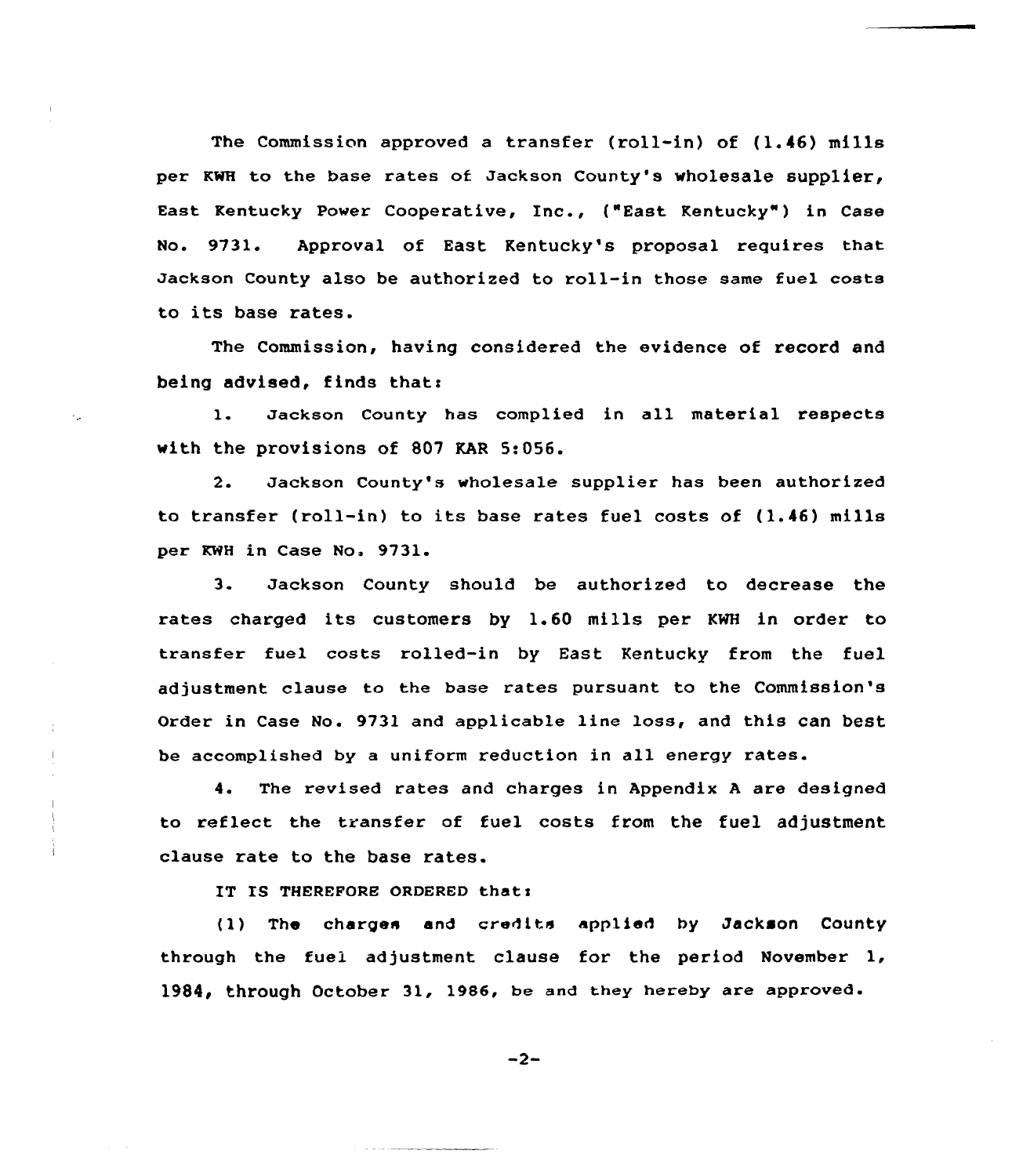(2) Jackson County be and it hereby is authorized to transfer to its base rates fuel costs transferred (rolled-in) by its wholesale supplier pursuant to Case No. 9731.

(3) The rates in Appendix <sup>A</sup> be and they hereby are approved for service rendered by Jackson County on and after Nay 1, 1987, which is also the effective date for East Kentucky's rates.

(4) Mithin 30 days from the date of this order Jackson County shall file with the Commission its revised tariff sheets setting out the rates approved herein.

Done at Prankfort, Kentucky, this 28th day of April, 1987.

PUBLIC SERVICE COMMISSION

l D. /A **Chairman** Chairman

sioner

ATTEST:

Executive Director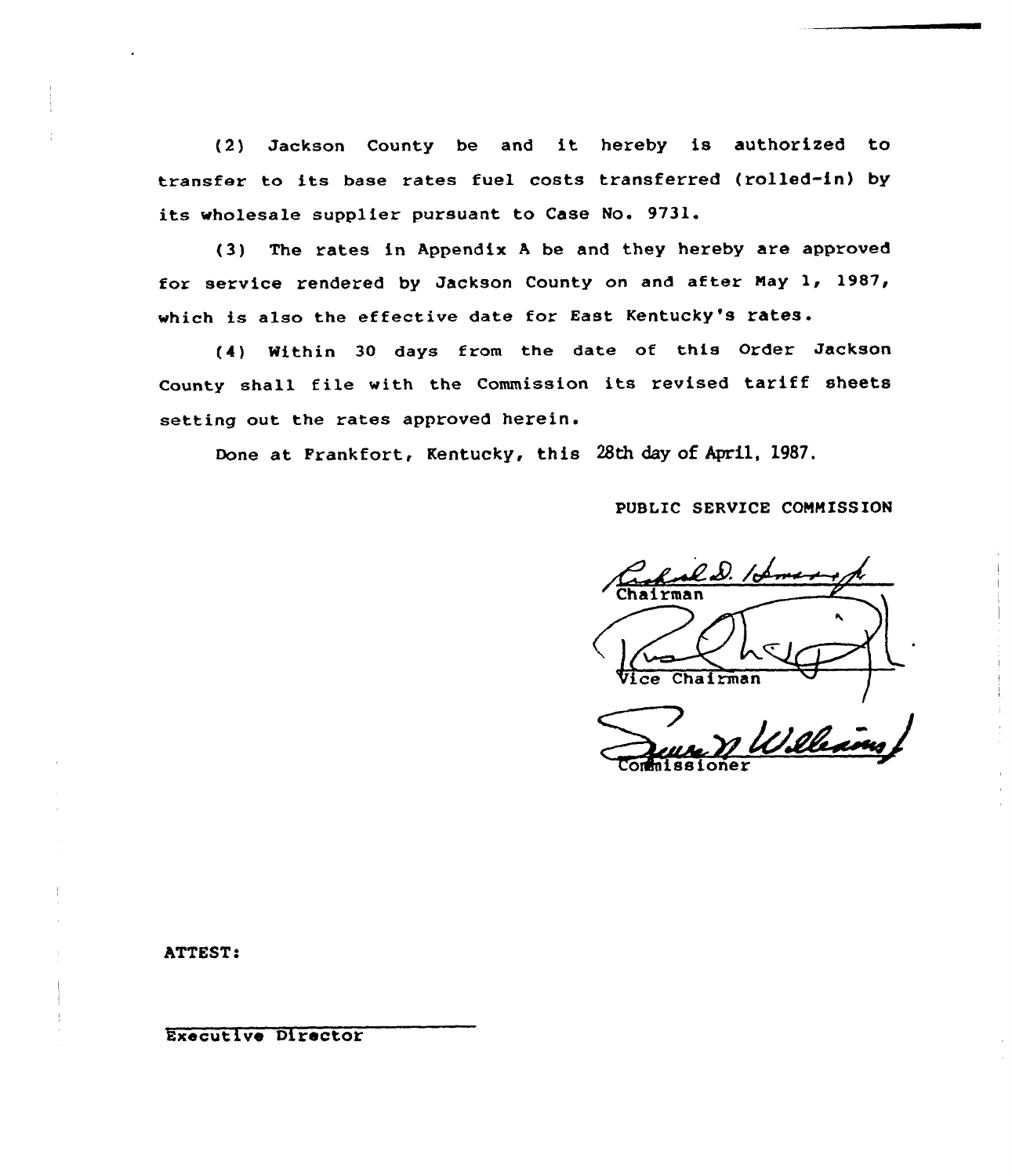#### APPENDIX A

## APPENDIX TO AN ORDER OF THE KENTUCKY PUBLIC SERVICE<br>COMMISSION IN CASE NO. 9749 DATED 4/28/87 COMMISSION IN CASE NO. 9749 DATED

The following rates and charges are prescribed for the customers in the area served by Jackson County Rural Electric Cooperative Corporation. All other rates and charges not specifically mentioned herein shall remain the same as those in effect under authority of this Commission prior to the date of this Order.

## SCHEDULE 10 RESIDENTIAL, FARM AND NON-FARM SERVICE\*

## Rate

 $\pm$ 

| Customer Charge Per Month  | <b>S4.85</b> |         |
|----------------------------|--------------|---------|
| First 650 KWH Per Month    | .06421       | Per KWH |
| All Over 650 KWH Per Month | .05482       | Per KWH |

## SCHEDULE <sup>10</sup> - T-O-D RESIDENTIAL, FARM AND NON-FARM SERVICE T-O-D

### Rates:

| <b>On-Peak Rate</b>     |        |         |  |
|-------------------------|--------|---------|--|
| Service Charge          | \$4.85 |         |  |
| Under 650 KWH per Month | .06421 | Per KWH |  |
| Service Charge          | 10.95  |         |  |
| Over 650 KWH per Month  | .05482 | Per KWH |  |
| Off-Peak Rate           |        |         |  |
| Under 650 KWH per Month | .03679 | Per KWH |  |
| Over 650 KWH per Month  | .03116 | Per KWH |  |
|                         |        |         |  |

### SCHEDULE 20

COMMERCIAL, SMALL POWER, AND THREE-PHASE FARM SERVICE\*

### Rate

<u> La Lucia de La Caractería de la caractería de la caractería de la caractería de la caractería de la caractería de la caractería de la caractería de la caractería de la caractería de la caractería de la caractería de la c</u>

|              | Customer Charge Per Month    | S5.35  | Per KWH |  |
|--------------|------------------------------|--------|---------|--|
| <b>First</b> | 1,000 KWH Per Month          | .06608 | Per KWH |  |
| Next         | 1,000 KWH Per Month          | .06447 | Per KWH |  |
|              | All Over 2,000 KWH Per Month | .06161 | Per KWH |  |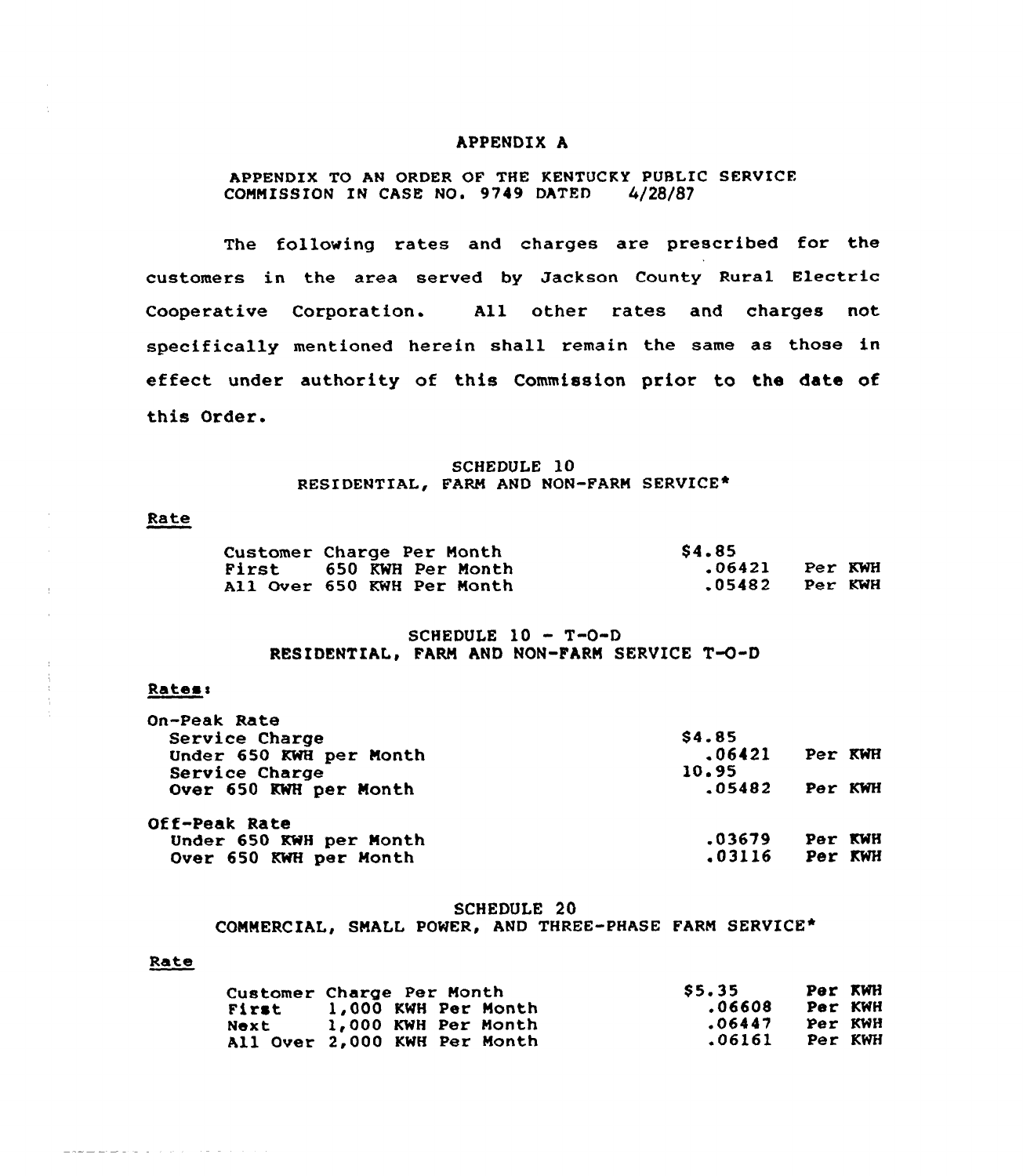# SCHEDULE 30 LARGE POWER SERVICE LESS THAN 50 KW\*

# Rate

 $\lambda$ 

| Customer Charge Per Month<br>Demand Charge Per Month | \$6.40<br><b>S4.87</b> | Per KW  |  |
|------------------------------------------------------|------------------------|---------|--|
| Energy Charge Per KWH                                |                        |         |  |
| First 1,000 KWH Per Month                            | .05818                 | Per KWH |  |
| All Over 1,000 KWH Per Month                         | .05496                 | Per KWH |  |

## SCHEDULE 33 WATER PUMPING SERVICE\*

### Rate

| Customer Charge Per Month |  |                               | \$10.70          |  |
|---------------------------|--|-------------------------------|------------------|--|
| First                     |  | 10,000 KWH Per Month          | .05791 Per KWH   |  |
|                           |  | Next 40,000 KWH Per Month     | $.05547$ Per KWH |  |
|                           |  | All Over 50,000 KWH Per Month | $.05173$ Per KWH |  |

## SCHEDULE 40 LARGE POWER MORE THAN 50 KW BUT LESS THAN 275 KW\*

### Rate

| Customer Charge Per Month | \$16.20        |  |
|---------------------------|----------------|--|
| Demand Charge Per Month   | 4.87<br>Per KW |  |

# Energy Charge

| First                         | 10,000 KWH Per Month |  | $.05148$ Per KWH |  |
|-------------------------------|----------------------|--|------------------|--|
| Next                          | 40,000 KWH Per Month |  | .05007 Per KWH   |  |
| All Over 50,000 KWH Per Month |                      |  | .04806 Per KWH   |  |

SCHEDULE 43 LARGE POWER RATE - OVER 275 KW\*

### Rate

| Customer Charge Per Month<br>Demand Charge Per Month          | \$32.00<br>4.87<br>Per KW            |  |
|---------------------------------------------------------------|--------------------------------------|--|
| Energy Charge                                                 |                                      |  |
| First 150,000 KWH Per Month<br>All Over 150,000 KWH Per Month | $.04706$ Per KWH<br>$.04534$ Per KWH |  |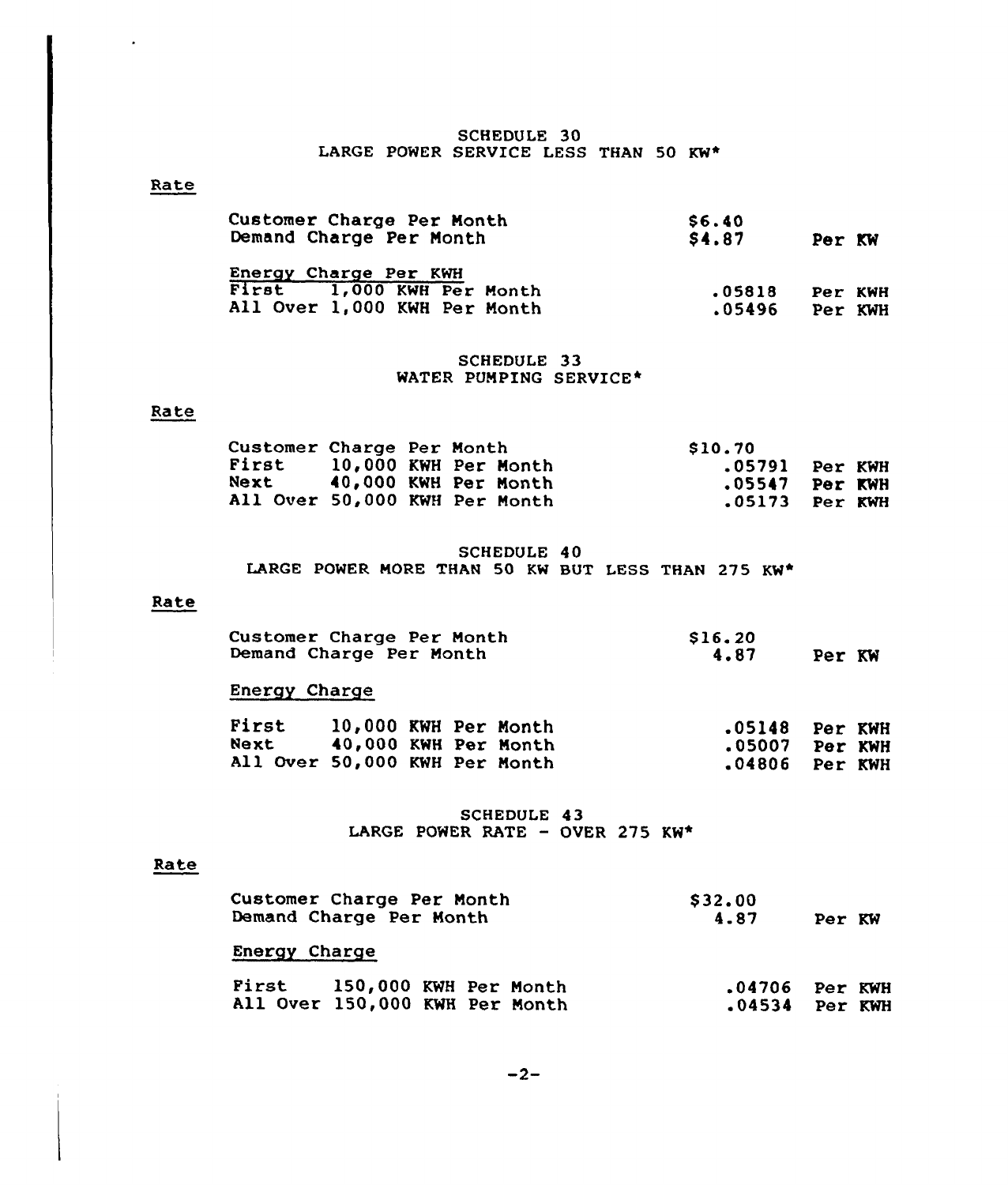# SCHEDULE 44 LARGE POWER RATE -  $1,000$  KW AND OVER\*

## Rate

| Customer Charge Per Month<br>Demand Charge per KW             |  |  |  | \$32.00<br>7.82 | Per KW                               |  |  |
|---------------------------------------------------------------|--|--|--|-----------------|--------------------------------------|--|--|
| <b>Energy Charge</b>                                          |  |  |  |                 |                                      |  |  |
| First 150,000 KWH Per Month<br>All Over 150,000 KWH Per Month |  |  |  |                 | $.04706$ Per KWH<br>$.03915$ Per KWH |  |  |

SCHEDULE 45 LARGE POWER RATE  $-1,000$  KW AND OVER

## Rate

| <b>Customer Charge Per Month</b> | \$32.00        |  |
|----------------------------------|----------------|--|
| Demand Charge per KW             | 5.39<br>Per KW |  |

# Energy Charge

| <b>First</b>                   | 150,000 KWH Per Month |  | $.04706$ Per KWH |  |
|--------------------------------|-----------------------|--|------------------|--|
| All Over 150,000 KWH Per Month |                       |  | .03915 Per KWH   |  |

# SCHEDULE 46 LARGE POWER RATE  $-1,000$  KW AND OVER

# Rate

| Customer Charge Per Month<br>Demand Charge per KW | \$535.00<br>5.39 | Per KW |
|---------------------------------------------------|------------------|--------|
|                                                   |                  |        |

Energy Charge **Energy Charge** 2008 Per KWH

# SCHEDULE 50 AND 60 SCHOOLS, CHURCHES AND COMMUNITY HALLS\*

#### Rate

| Customer Charge Per Month  | <b>S5.35</b> |                |
|----------------------------|--------------|----------------|
| Pirst 800 KWH Per Month    |              | .05796 Per KWH |
| All Over 800 KWH Per Month |              | .05540 Per KWH |